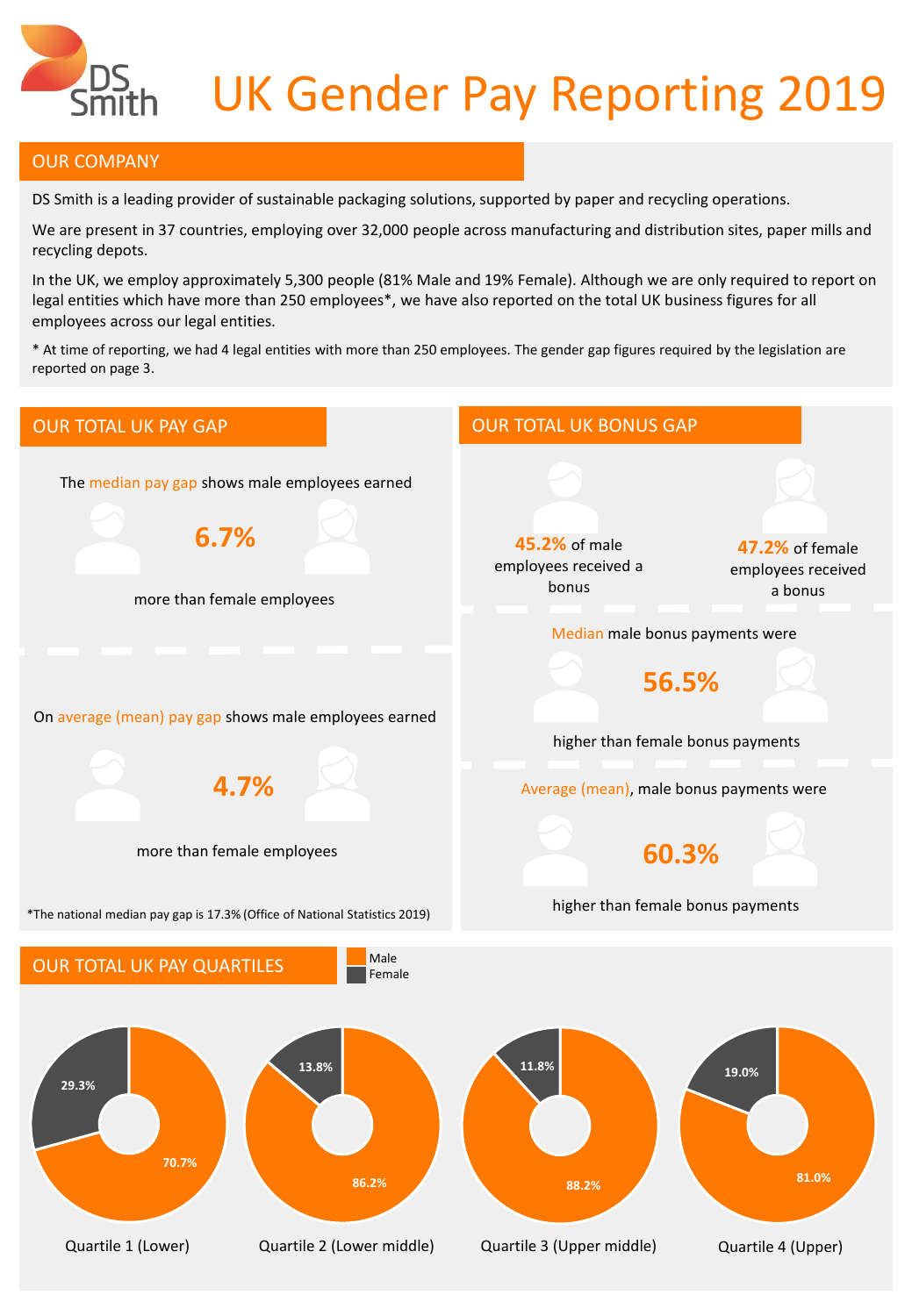

## UK Gender Pay Reporting 2019

### DIVERSITY AT DS SMITH

At DS Smith our Purpose is to 'Redefine Packaging for a Changing World' and that requires a modern and dynamic workforce that is looking to the future to solve our customers' biggest challenges. We know that a key enabler is the fostering of an inclusive workplace where everyone can thrive, contribute creatively and realise their potential. We continue to drive action across the business to achieve this.

#### OUR GENDER PAY COMMENTARY

DS Smith is committed to paying men and women equitably at every level of the company. Our pay gap is predominantly due to it being historically challenging to attract female colleagues to work in heavy industry. A contributing factor is male colleagues being more likely to work the unsociable work patterns that accrue premium payments. Our bonus gap is mostly driven by fewer female colleagues working in senior positions where bonuses are a greater proportion of the reward package.

Our 2019 figures are lower than 2018 (and lower than the UK average), influenced by an increase in the proportion of women in senior positions. We expect our figures to change year-on-year due to natural turnover among our colleagues.

### OUR PRIORITIES

We continue to make good progress on the priorities that we set 24 months ago to ensure stronger diversity throughout the business that will help to close the pay gap in the future.

#### **Actively encouraging females to choose careers in manufacturing**

Key Action. We are reviewing our talent attraction strategy and developing external partnerships to help us engage with women at all stages of their careers to understand what they want from a modern workplace and to encourage them to consider joining us. As a result of our targeted actions on graduate recruitment over the past 2 years, 40% of our graduate population are now female and we will continue to drive action to progress further.

#### **Identifying female talent and supporting them to grow and develop within our organisation**

Key action: To move the dial on our gender pay we need more women in senior positions and are working hard to deepen the leadership pipeline. During 2019, building on the success of our Global Leadership Programme in partnership with Oxford SAID business school, we launched a high potential leaders programme with 43% of the first cohort being female. Research shows that often the biggest barrier for women is the first step into management. During the year we launched a First Line Manager programme to support that key career transition stage.

Next steps: Continue to increase the representation of women on our leadership development and core management development programmes. Extend the provision of mentoring and sponsorship for female talent at all levels and consider what more career development support is needed to accelerate their progression.

#### **Ensuring everyone can reach their full potential by removing any possible barriers so that everyone can succeed in our business**

Key Action: To help all employees understand how they can support others to reach their potential we have implemented Unconscious Bias training, with our Executive Team being the first to participate. We have created management guidance on inclusive recruitment, performance management and talent development and undertaken internal research on gender. A D&I forum with representation from across DS Smith has been established. This will help us to connect female colleagues within the business and support our diversity development activity locally.

Next Steps: We will be extending the rollout of the unconscious bias training and embedding inclusion and diversity awareness across our core management development offer to equip colleagues and managers to support inclusion. The insight from our gender research will also help us to target our action plan to address the specific barriers to progression women in the organisation have identified.